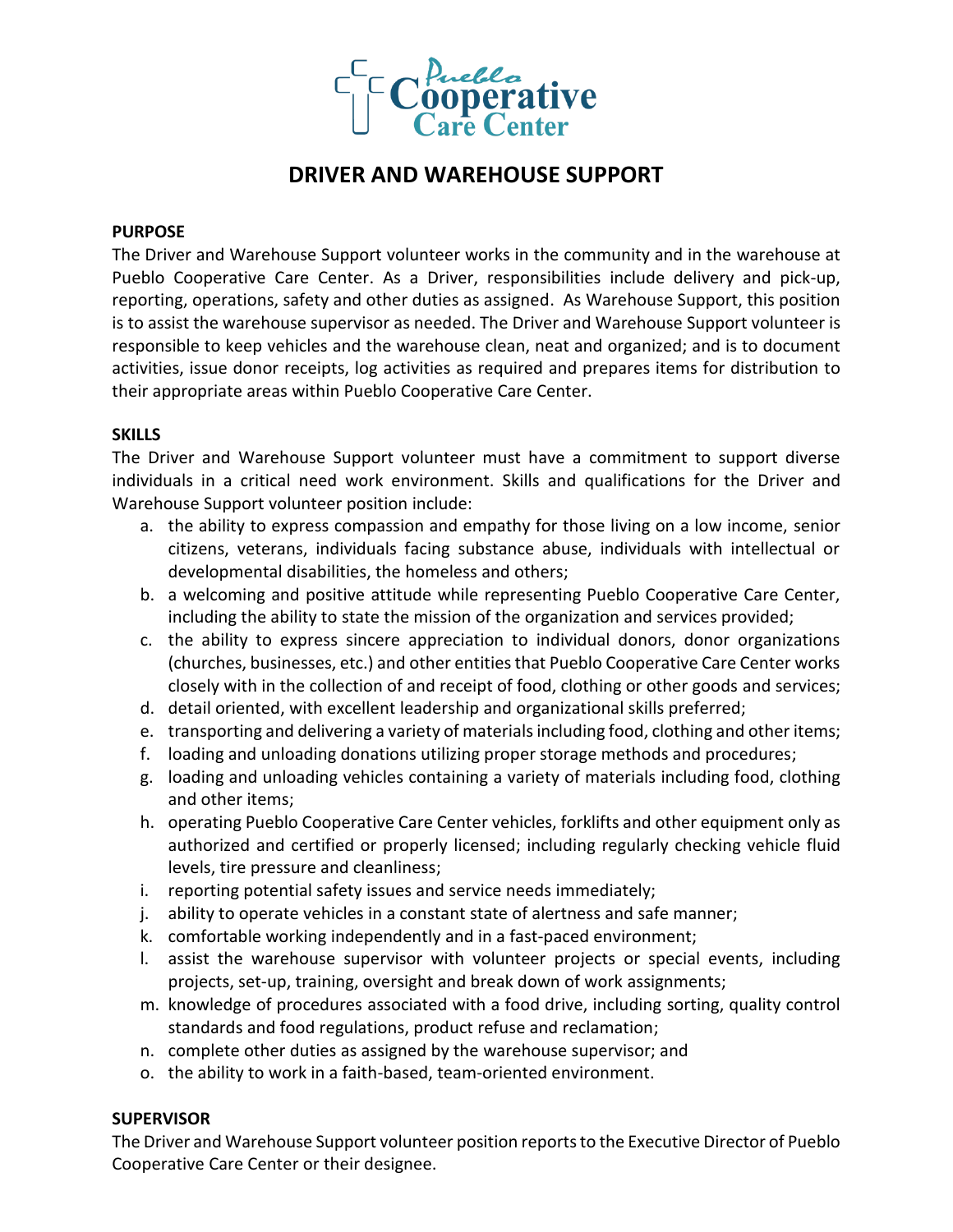

# **DESIRABLE CHARACTERISTICS**

The Driver and Warehouse Support volunteer must be reliable, trustworthy, maintain integrity, have patience, be punctual, understanding and empathetic to client needs.

## **RESPONSIBILITIES**

Responsibilities and expectations for the Driver and Warehouse Support volunteer position include:

- a. observe OSHA, state, and federal safety regulations;
- b. follows all Pueblo Cooperative Care Center and regulatory agency safety policies;
- c. obey all traffic laws;
- d. drive defensively;
- e. report any unsafe equipment or working conditions immediately;
- f. report any needed repairs or special maintenance to supervisor immediately;
- g. maintain clean and functional vehicles;
- h. follows all driving and vehicle maintenance schedules as provided;
- i. ensure all activities are undertaken in a dignified, kind and respectful manner.
- a. ensure all interactions with individuals are maintained with confidentiality except where required by law to report;
- b. assist in unloading donations and weighing, sorting and redistributing;
- c. rotate foods to comply with the First-In First-Out (FIFO) inventory control method;
- d. breakdown boxes as needed and take to trash or recycle containers as warranted;
- e. maintain a respectful relationship with clients, staff and other volunteers;
- f. committed to learning about warehouse management, and provide suggestions and recommendations as warranted;
- g. ensure the warehouse work area is safe, clean and organized; and
- h. assist in other work areas at Pueblo Cooperative Care Center as qualified and needed.

| <b>WORKSITE LOCATION</b> | 326 West 8 <sup>th</sup> Street |
|--------------------------|---------------------------------|
|                          | Pueblo, CO 81003                |

#### **ORIENTATION & TRAINING**

Every volunteer serving at Pueblo Cooperative Care Center is required to complete a volunteer application prior to starting in any position. Program-specific orientation and job training are provided by the staff at Pueblo Cooperative Care Center followed by on-the-job training with individuals serving in that position. One-on-one mentoring with staff and experienced volunteers will be provided. As warranted, a volunteer may be requested and is expected to attend in-service education sessions as needed.

## **TIME COMMITMENT**

Shifts for volunteers can vary depending on the position an individual is volunteering for. All volunteers are asked for a commitment of a minimum of three and a half (3.5) hours per day, one day per week for six months. An individual's ability to maintain this commitment is expected.